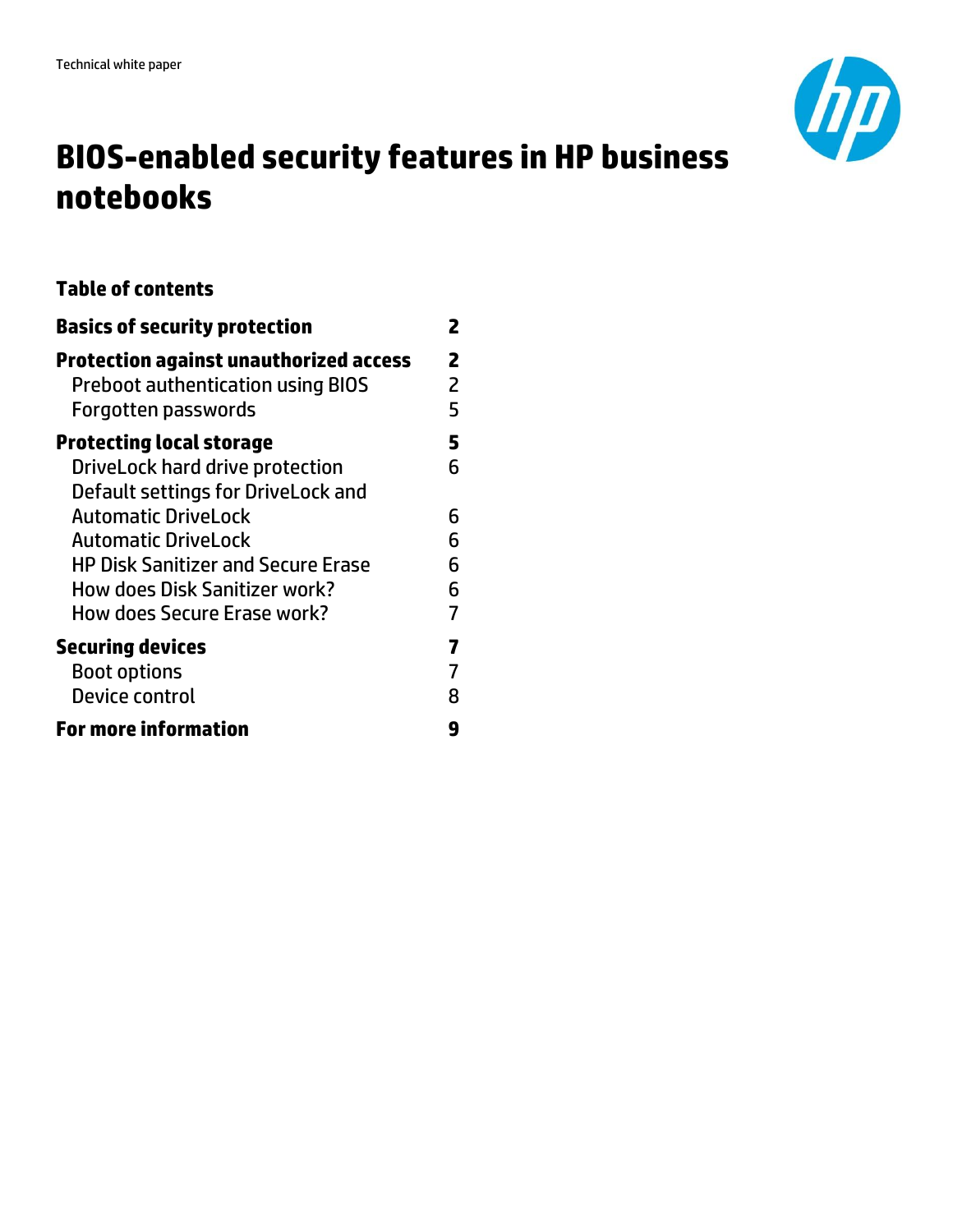## <span id="page-1-0"></span>**Basics of security protection**

A computer system is only as secure as its weakest component. Creating a secure system involves looking at all areas of vulnerability and creating solutions to address each of those areas. A typical computer system stores sensitive data on a local hard drive and may have access to network resources containing sensitive information. Therefore, the following areas of vulnerability must be addressed:

- User authentication—Ensuring that an unauthorized person does not access the computer
- Data on local storage—Ensuring that no one can access information simply by removing the hard drive from a secure computer and inserting it into a nonsecure computer or by accessing data after a computer is disposed of
- Device security—Ensuring that the computer does not boot using a device other than the primary hard drive, thereby allowing access to sensitive information by completely bypassing the OS authentication

HP has devoted considerable resources to building security capabilities into the BIOS firmware of HP business notebooks. This document explores the following capabilities:

- Protection against unauthorized access—Preboot authentication
- Data protection—DriveLock, Disk Sanitizer, and Secure Erase technology
- Device security—Boot options and device control

HP integrates BIOS capabilities and the HP ProtectTools software, a rich set of security features that works in Windows to enable enhanced security. This document discusses ProtectTools only as it interacts with the BIOS security capabilities. For more information about the ProtectTools software, see the **[HP website](http://h20331.www2.hp.com/hpsub/cache/281822-0-0-225-121.html)**.

## <span id="page-1-1"></span>**Protection against unauthorized access**

To help protect the computer from unauthorized access, HP adds preboot authentication to its business notebooks. Preboot authentication is required immediately after turning on the computer and before the OS boots. Preboot authentication also provides protection against attacks that take advantage of the ability to boot from a device other than the primary hard drive.

Preboot authentication can be configured by using the BIOS setup or the ProtectTools software.

- BIOS setup—A user configures a password for authentication. At power-on, the system prompts the user for the password and allows the boot process to continue if the correct password is entered. If the user configures the preboot authentication password using the BIOS, the password is independent of the user's Windows logon password and does not allow the One-Step Logon process that is available in ProtectTools.
- ProtectTools—Password authentication or other biometric authentication, such as fingerprint or facial recognition, is configured. This authentication enables the One-Step Logon process for preboot and Windows authentication.

If a strong password is chosen, password authentication is an effective way to enhance system security and help protect a system against unauthorized access. To ensure that an authentication password cannot be easily guessed, create passwords by adhering to established security guidelines, not by using personal information.

### <span id="page-1-2"></span>Preboot authentication using BIOS

On typical computers, the drawback to preboot authentication passwords is that a computer can have only one, so the system is restricted to one user. However, HP has implemented a multiuser architecture in the notebook BIOS to solve this issue.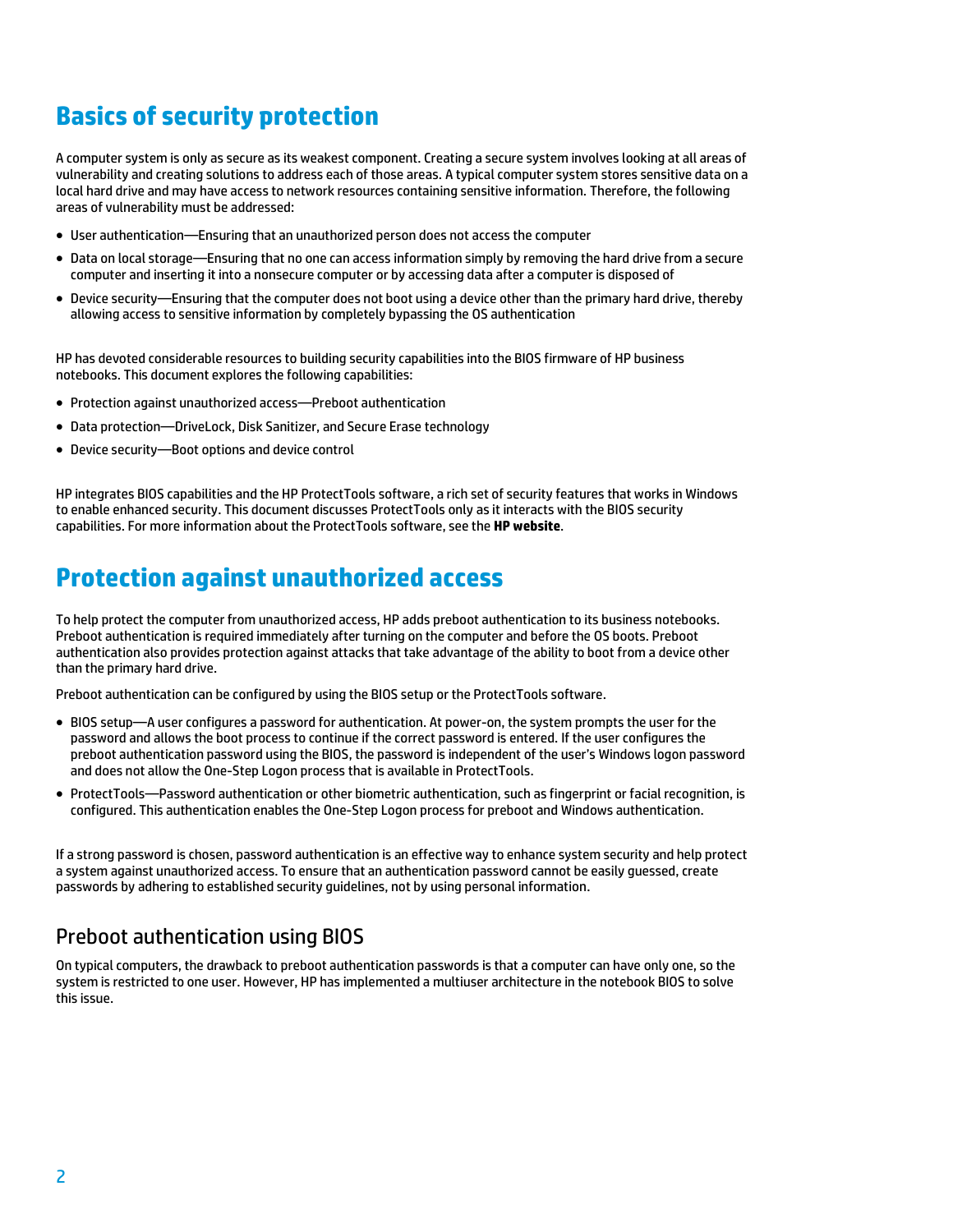#### **Multiuser architecture in BIOS**

Multiuser architecture relies on role-based user groups. The BIOS can separate functions and access among these different user groups. The separation promotes higher security in the following ways:

- Users no longer need to share passwords.
- BIOS administrators do not have to share setup passwords with users.
- BIOS administrators can assign granular control of setup features to users.

Currently the BIOS defines two user types.

- BIOS Administrator—Privileges include management of other BIOS users, full access to f10 BIOS settings, and the ability to control f10 access of other users and unlock the system when other BIOS users fail the preboot authentication.
- BIOS User—Privileges include the ability to use an authentication password to boot the BIOS and access f10 BIOS settings as defined by the BIOS administrator.

#### **Enabling BIOS preboot authentication**

Before a BIOS user can be provided with preboot authentication, a BIOS administrator password must be created.

- 1. Boot the system, and press f10 to enter the BIOS setup.
- 2. Select **Setup BIOS Administrator Password** from the Security menu.
- 3. Follow the prompts to create and confirm the new administrator password.

The BIOS administrator sets up the BIOS user password as follows:

- 1. Boot the system, and then press f10 to enter the BIOS setup.
- 2. Select **User Management** from the Security menu. To add a BIOS user, select **Create new BIOS User account**.
- 3. Follow the steps on the screen to create the user ID, and then press **Enter to continue**. By default, the BIOS user password is the same as the BIOS user ID. For example, if the BIOS administrator creates a "user1" ID, then the default password is also "user1".
- 4. Repeat the steps to create a BIOS User account for each new user.

The BIOS will now prompt for a BIOS user password during boot. The BIOS user can change the default password as follows:

- 1. Boot the system, and then press f10 to enter the BIOS setup.
- 2. Select **Change Password** from the Security menu and follow prompts to change to a new password.

**NOTE:** For maximum system protection, strong BIOS administrator and BIOS user passwords must be selected, and the BIOS administrator password must be different from the user password.

If an incorrect password is entered three times, the system prevents any further retries until the system is powered down and restarted. This feature further protects the system from unauthorized access by forcing the user to enter the password manually, thereby preventing dictionary attacks. Users can set up HP SpareKey to regain access if credentials are lost or forgotten. HP SpareKey allows users to answer a series of questions (established during the HP SpareKey enrollment process) to access their notebooks. See the **[Forgotten passwords](#page-4-0)** section for more information about HP SpareKey.

### **Preboot authentication using ProtectTools**

Another way to enable BIOS preboot authentication is to use ProtectTools Security Manager within Windows. The ProtectTools Security Manager wizard enables various security levels to protect the computer system and the data. ProtectTools users can set the following security levels:

- Preboot Security—Protects the system before it boots to the OS. This ProtectTools function initiates the BIOS preboot authentication process.
- HP Drive Encryption—Protects computer data by encrypting the hard drive.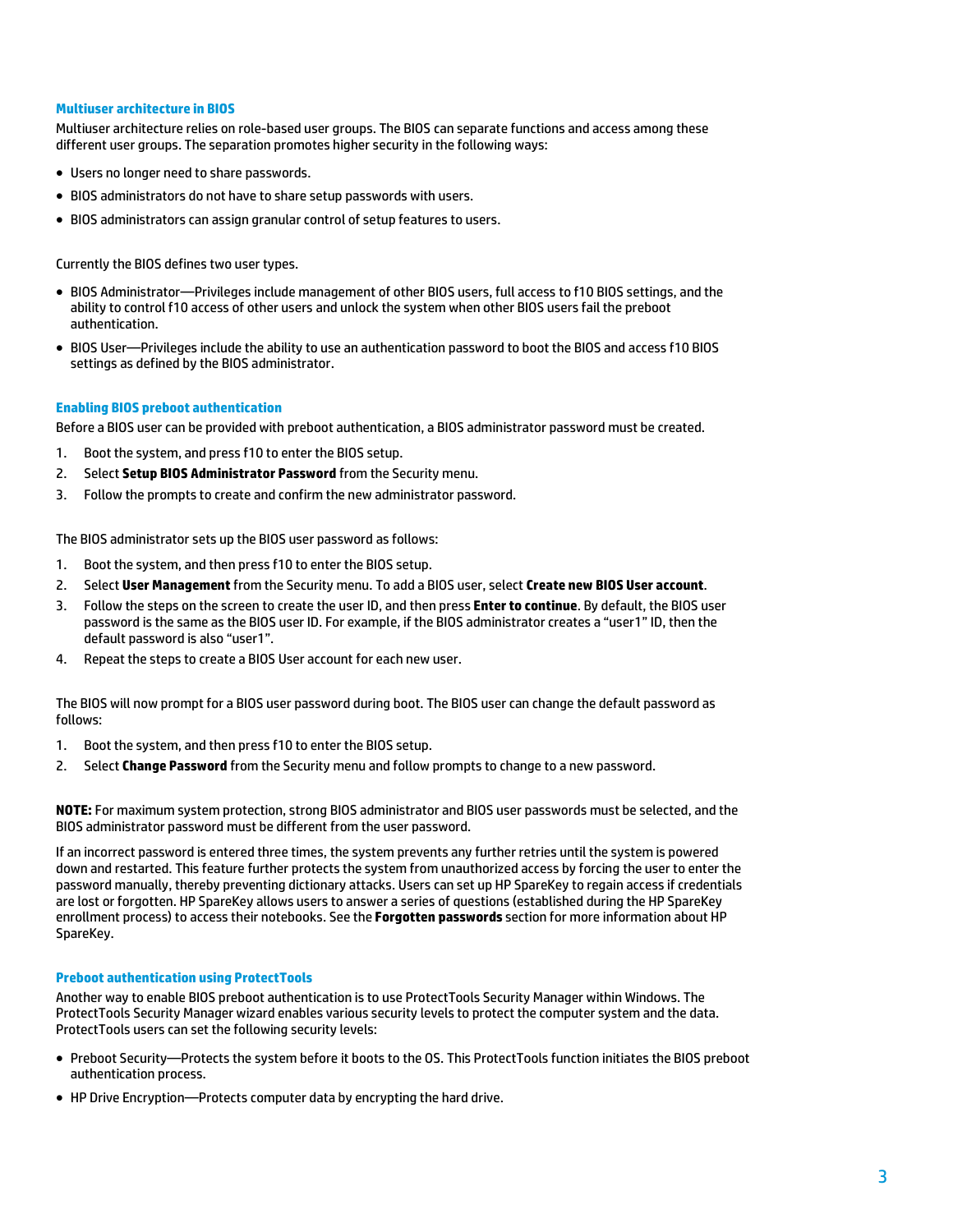HP Credential Manager—Protects the Windows account.

The ProtectTools user can select security levels, as well as the type of security authentication required at each security level. Either a Windows password or a fingerprint can be used for authentication.

**NOTE:** Fingerprint authentication can be enabled only through the ProtectTools software.

ProtectTools user privileges include the following:

- Using the Windows password and other security tokens to authenticate and boot the BIOS. If enabled, the One Step Logon feature lets the user log all the way into Windows using the Windows password or security tokens.
- Using the Windows password to access f10 BIOS setup, based on permissions set up by the BIOS administrator.

#### **Enabling BIOS preboot authentication with ProtectTools**

A ProtectTools user can boot to Windows and open ProtectTools Security Manager in one of the following ways:

 Select **Set up now** from the HP ProtectTools gadget, as shown in Figure 1, and then open ProtectTools Security Manager.

Figure 1: HP ProtectTools gadget



 Open the Start menu by clicking the **Start** icon in the lower-left corner of your screen. Select **All Programs**, select **Security and Protection,** and then open **HP ProtectTools Security Manager,** as shown in Figure 2.

Figure 2: Accessing HP ProtectTools from the Start menu



 Double-click the **HP ProtectTools** icon in the notification area, at the far right of the taskbar, and then open ProtectTools Security Manager.

To set up preboot authentication:

- 1. Follow the prompts in the Security Manager setup wizard to set up passwords, HP SpareKey, and biometric authentication such as fingerprint recognition.
- 2. Enable preboot authentication for the BIOS. You can also enable Drive Encryption for HP ProtectTools using the same wizard.

The BIOS will now prompt the ProtectTools user for a Windows password or fingerprint during boot.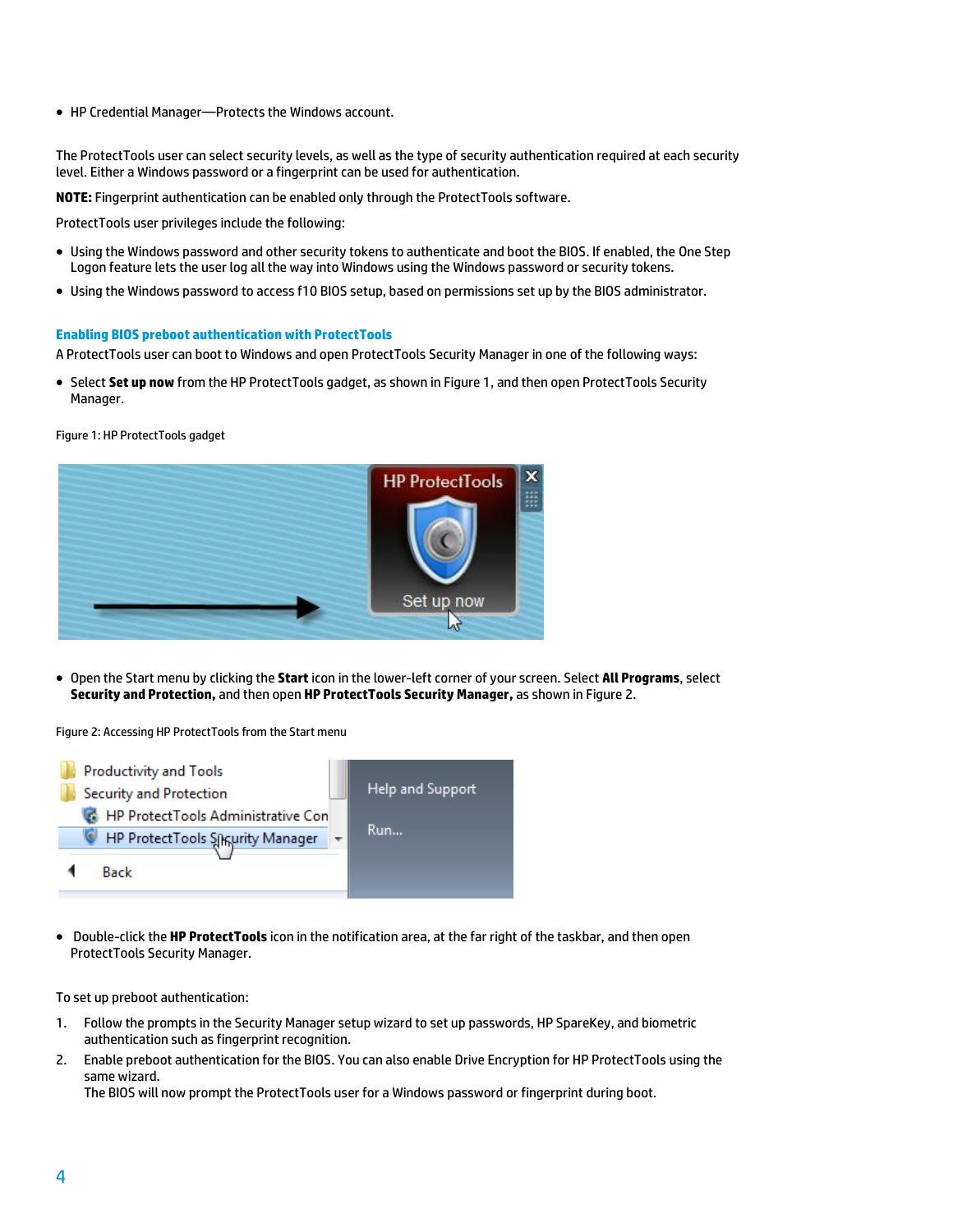### To set up the fingerprint reader, review the ProtectTools user guide at **<http://h10032.www1.hp.com/ctg/Manual/c02292692.pdf>**.

Use HP ProtectTools Administrative Console to modify the logon policy, credential requirements, or other management settings that have been configured in the Security Manager setup wizard.

### **Authentication if the system has both BIOS and ProtectTools users**

If there are both BIOS users and ProtectTools users within BIOS, and preboot security is enabled within ProtectTools, the BIOS will prompt with a list of all current BIOS users and ProtectTools users. If a BIOS user is selected from the list, the BIOS authenticates the user with the appropriate BIOS user password, and the user must log in again to Windows. If a ProtectTools user is selected from the list, the BIOS authenticates the user according to the policy set within ProtectTools, enabling the user to log in all the way to Windows.

## <span id="page-4-0"></span>Forgotten passwords

Forgotten passwords can be recovered by all categories of users: BIOS User, BIOS Administrator, and ProtectTools User.

### **BIOS user**

Two possibilities apply for a BIOS user who forgets the password:

- If the BIOS user has set up HP SpareKey but fails to enter the correct password, the system opens a HP SpareKey Recovery screen. The user can answer the HP SpareKey questions to create a new password and regain access to the system. A BIOS user can set up HP SpareKey within the f10 BIOS setup.
- A BIOS administrator can go to the f10 BIOS setup to remove and re-add the BIOS user, effectively supplying the user with a new password.

### **BIOS administrator**

A BIOS administrator who forgets the administrator password and has set up HP SpareKey can use the HP SpareKey to boot the system.

If the BIOS administrator has not set up HP SpareKey, HP Services can reset the system to factory default (for 2009 and newer commercial notebook platforms).

### **ProtectTools user**

If a ProtectTools user forgets the password and there is a BIOS administrator, the BIOS administrator can use the administrator password at the BIOS authentication screen. However, the user will have to authenticate again at the next security domain, either Drive Encryption or Windows.

If the ProtectTools user forgets the Windows password and has set up HP SpareKey, he can use the HP SpareKey to boot the system.

If the ProtectTools user forgets the password, has not set up HP SpareKey, and there is no BIOS administrator, the ProtectTools user can enter f10 as Guest User, define a new BIOS administrator, and remove the ProtectTools user account. Or, as an alternative, HP Services can reset the system to factory default.

## <span id="page-4-1"></span>**Protecting local storage**

Without local storage protection, it is possible to bypass strong user authentication by removing an unprotected hard drive from a secure system and inserting it into an unsecure system. This allows virtually all data to become accessible. HP business notebooks include a hard drive security feature called DriveLock or Automatic DriveLock (for multiuser systems) that locks the hard drive with a password.

Another security threat often not considered is the vulnerability of information that is left on a hard drive when a system is recycled or disposed of. Large enterprises tend to use external services that wipe hard drives before they are disposed of, but many customers have no such processes or solutions in place. To counter this threat, HP includes Disk Sanitizer (for hard disk drives) and Secure Erase (for solid-state drives and hard disk drives that support it) as a standard BIOS feature in all HP business notebooks. HP added Secure Erase to the standard BIOS in Q3 2011, and systems sold in 2009 or later can upgrade their BIOS to include the capability.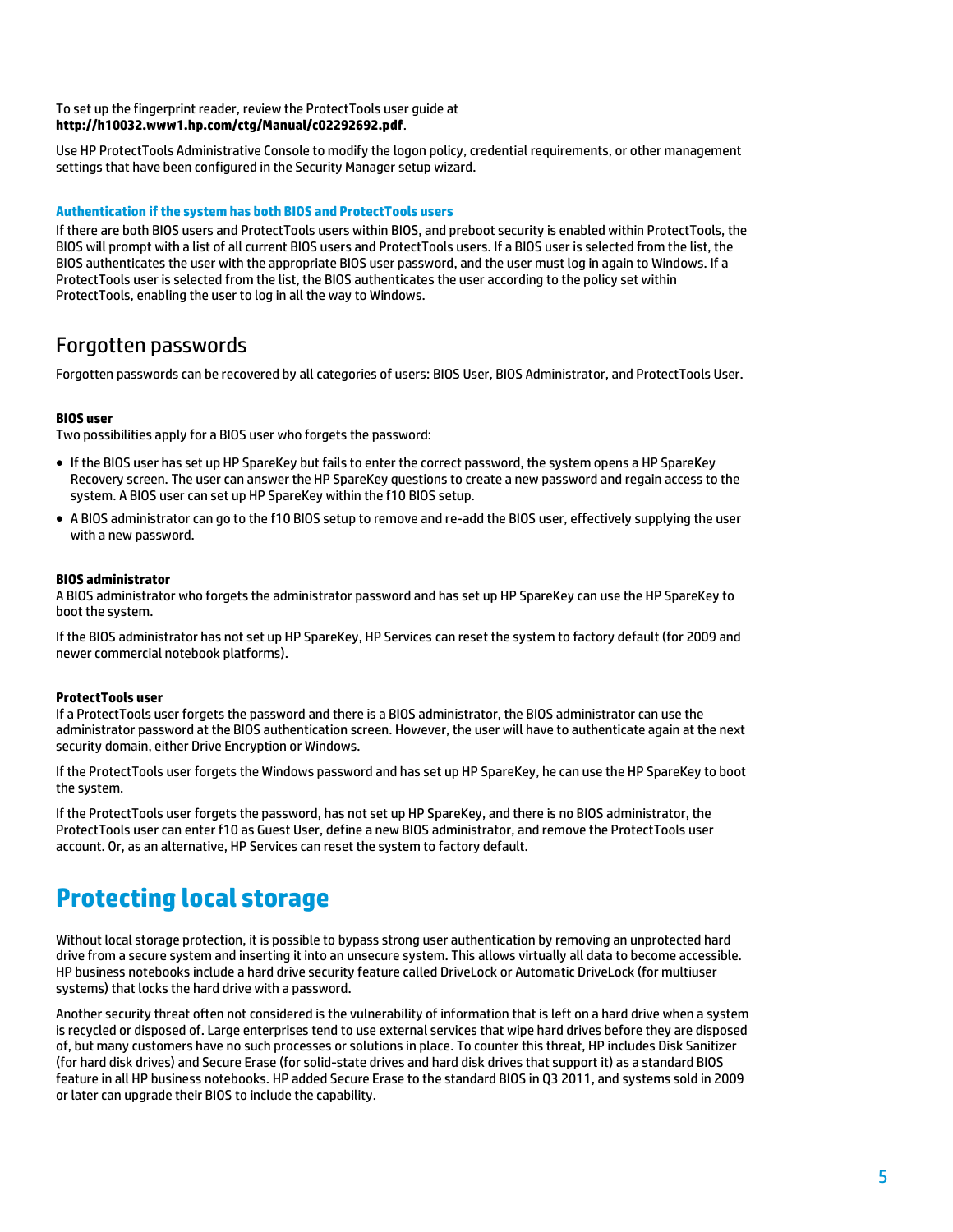## <span id="page-5-0"></span>DriveLock hard drive protection

A hard drive protected with a DriveLock password stays protected, even if the drive is removed from one system and inserted into another. At power-on, the system prompts the user for the DriveLock password. If an incorrect password is entered, the information on the hard drive is inaccessible.

The DriveLock password is stored inside the hard drive itself and cannot be read; it can only be authenticated against. Therefore, an unauthorized user cannot obtain the DriveLock password from the hard drive itself.

To enable DriveLock:

- 1. Boot the system.
- 2. Press f10 to enter the BIOS setup.
- 3. Select **DriveLock Passwords** from the Security menu, and then select **Enable**.
- 4. Follow the system prompts to create a DriveLock password.

**NOTE:** If the user forgets the DriveLock password, the drive cannot be recovered.

## <span id="page-5-1"></span>Default settings for DriveLock and Automatic DriveLock

Two types of DriveLock protection are available: DriveLock and Automatic DriveLock. The BIOS settings for DriveLock protection are disabled by default. DriveLock and Automatic DriveLock settings are mutually exclusive, so only one of the options can be enabled.

## <span id="page-5-2"></span>Automatic DriveLock

When Automatic DriveLock is enabled, the BIOS automatically generates a user DriveLock password, and the BIOS administrator password is used as the master DriveLock password. After the BIOS successfully authenticates the user during preboot authentication, the BIOS unlocks the drive.

If the user fails to authenticate, the BIOS displays a warning message that prompts for the BIOS administrator password. If the correct BIOS administrator password is entered, the BIOS unlocks the drive and the user can boot and access the drive; otherwise, the system locks the drive and displays a non−system disk error.

## <span id="page-5-3"></span>HP Disk Sanitizer and Secure Erase

Disk Sanitizer removes or destroys data on the notebook primary hard drive using a data removal algorithm that is documented in the Department of Defense (DOD) 5220.22-M specification.

Overwrite-based tools like Disk Sanitizer are effective for only hard disk drives. Therefore, the Disk Sanitizer option does not display in menus for solid-state drives (SSDs). Secure Erase works on solid-state drives and hard disk drives that support it. (As mentioned earlier, HP added Secure Erase to the standard BIOS in Q3 2011, and systems sold in 2009 or later can upgrade their BIOS to include the capability.)

### <span id="page-5-4"></span>How does Disk Sanitizer work?

Disk Sanitizer eliminates data without damaging the hard drive. Disk Sanitizer writes multiple patterns on every sector, cluster, byte, and bit of the hard drive (Table 1). The user can configure the number of Disk Sanitizer cycles. After Disk Sanitizer is run, even advanced tools and techniques, such as Forensic Recovery of Evidence Device or DriveSpy, cannot easily recover the data.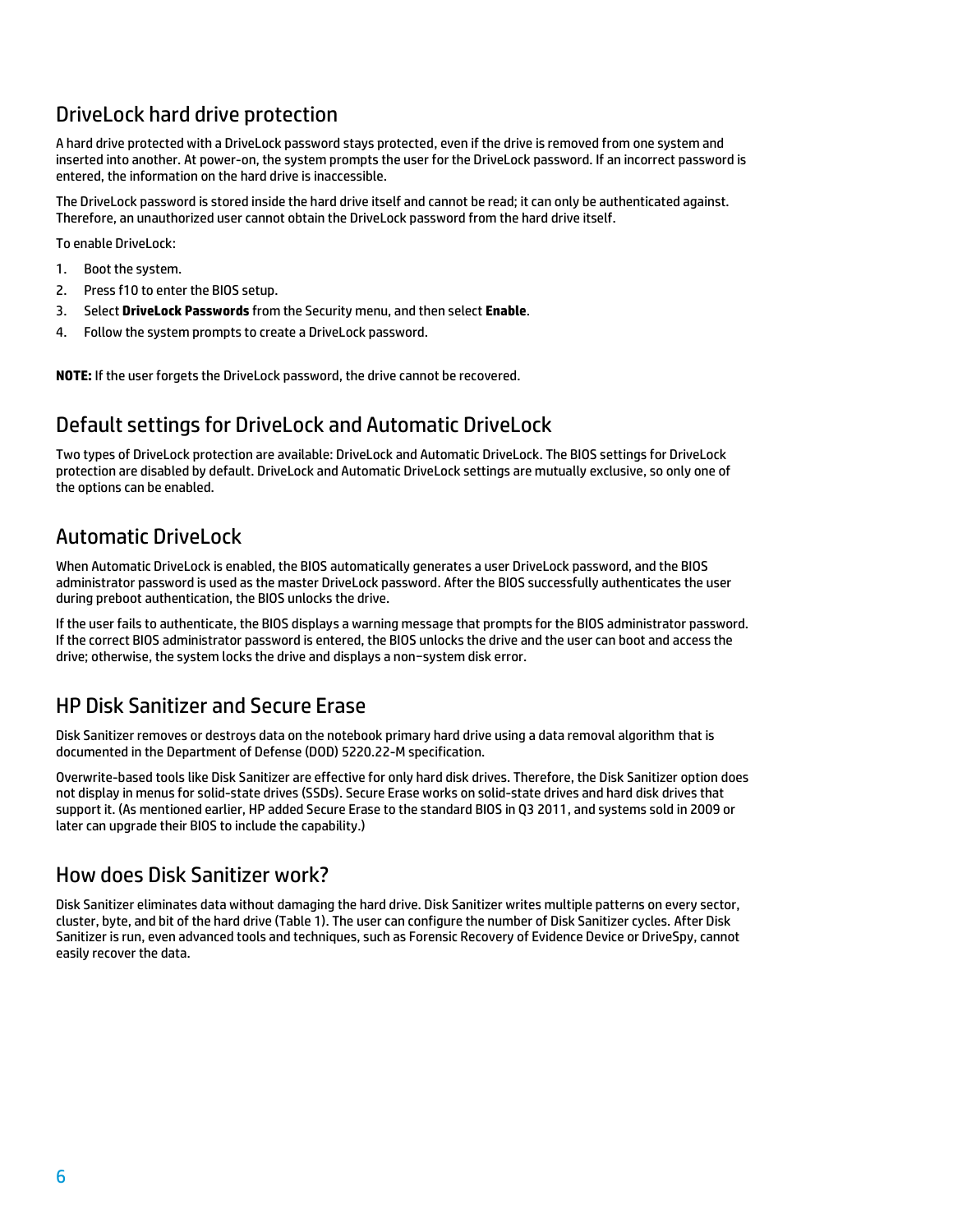#### **Table 1: Data written to the drive on each cycle**

| Data written to drive              |
|------------------------------------|
| 00000000 (all zeros)               |
| 11111111 (all ones)                |
| random writes of 1 or 0 and verify |
| 00000000 (all zeros)               |
|                                    |

### **Enabling Disk Sanitizer**

Access Disk Sanitizer by pressing the f10 key as the system starts. Select **Disk Sanitizer** from the Security Menu. You can run Disk Sanitizer in one of three modes:

- Fast: Writes one cycle
- Optimum: Writes three cycles
- Custom: Writes the number of cycles configured by the user

The US Department of Defense internal process requires five cycles. For most users, the Fast or Optimum cycle is sufficient.

The amount of time needed for Disk Sanitizer to run depends on both the hard drive size and the number of cycles. On a 40 GB hard drive, a single pass can take up to three hours, so HP recommends that you plug the notebook into an AC outlet before you start Disk Sanitizer.

### <span id="page-6-0"></span>How does Secure Erase work?

Secure Erase relies on an ATA command called "Security Erase Unit" that is defined in the American National Standards Institute (ANSI) ATA and SCSI disk drive interface specification.

Secure Erase runs inside the drive hardware to overwrite data contained on the drive. Manufacturers of industrystandard SSDs that are approved for use in HP business notebook products have informed HP that running the Secure Erase command on their SSDs will fully remove all user data so that it cannot be recovered.

A BIOS administrator configures Secure Erase as follows:

- 1. Boot the system, and press f10 to enter the BIOS setup.
- 2. Select **Secure Erase** from the Security menu.
- 3. Select the drive that you want to erase.
- 4. A warning screen requires that you approve or cancel the erasure.

## <span id="page-6-1"></span>**Securing devices**

If a computer boots from a device other than the primary hard drive, the user authentication built into the OS can be easily bypassed. Therefore, HP business notebooks provide sophisticated functionality that gives users control over multiboot capability and boot order. HP business notebooks also allow users to enable and disable individual ports.

### <span id="page-6-2"></span>Boot options

This BIOS feature allows users to enable or disable booting the system from the following devices:

- Optical device
- Diskette drive
- USB device
- SD Card
- Network (PXE) boot
- eSATA device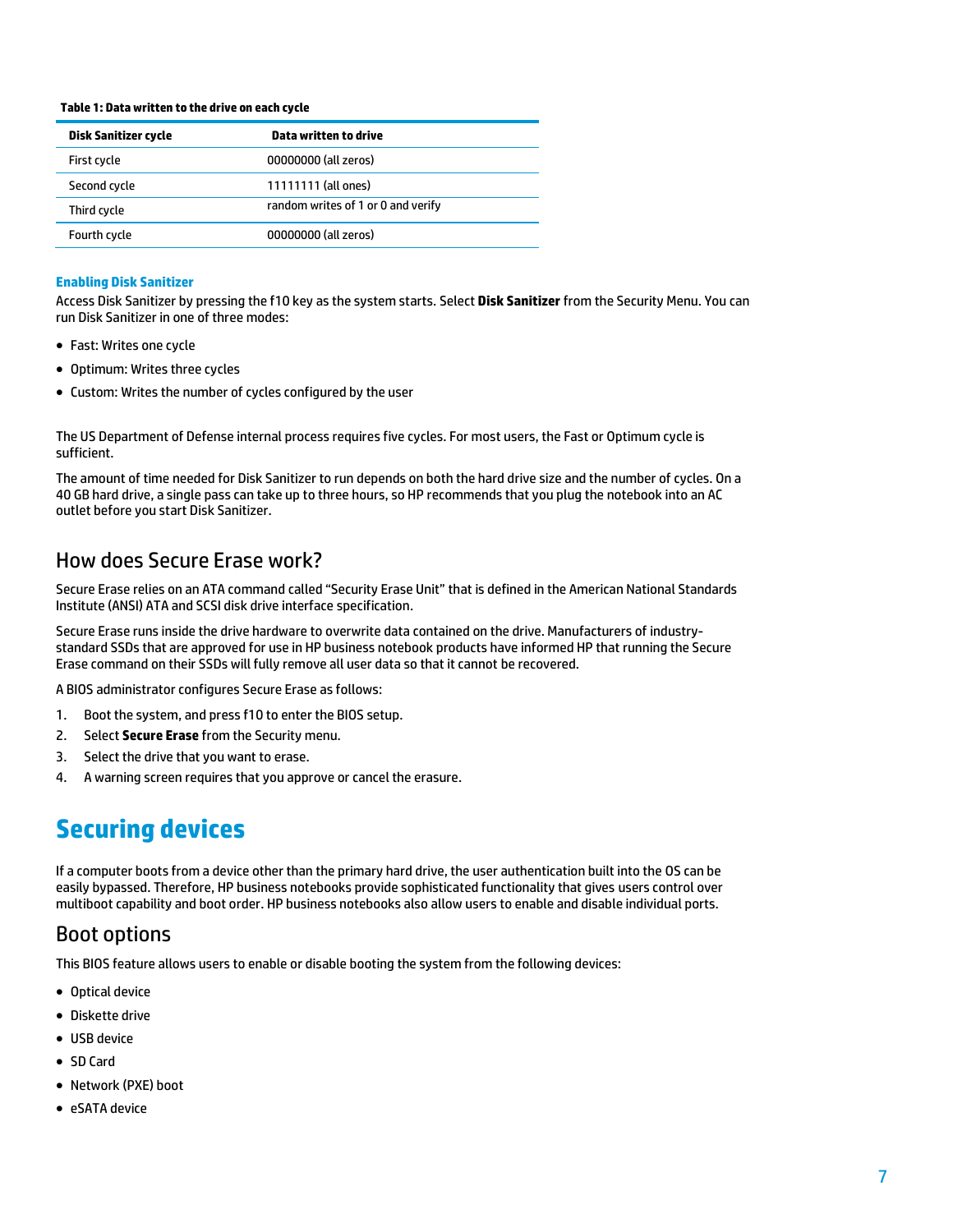Upgrade Bay Hard Drive (A hard disk inserted in the optical drive bay)

To access the boot options, boot the system, and enter the f10 BIOS setup. Select **Boot Options** from the System Configuration menu, and then select the devices to enable or disable.

Unless it is routinely necessary to boot from devices other than the primary hard drive, disable all other boot capabilities.

The user can also choose the boot order of enabled devices.

- 1. Boot the system, and press f10 to enter the BIOS setup.
- 2. Select **Boot options** from the System Configuration menu.
- 3. Select an item from the boot order, and then use the **+** or **–** keys to move the item up or down in the priority list (see Figure 3). You can prioritize the following devices:
	- o Hard drive (primary, secondary)
	- o Diskette drive
	- o Optical drive
	- o USB storage devices (hard drive, diskette drive, optical drive)
	- o Network

Figure 3: BIOS screen showing how to prioritize the boot order of devices

|                                                                      |          | N |                             |             |
|----------------------------------------------------------------------|----------|---|-----------------------------|-------------|
| File                                                                 | Security |   | <b>System Configuration</b> |             |
|                                                                      |          |   |                             |             |
| <b>CODID TRITU DITYC</b>                                             |          |   |                             |             |
| SD Card                                                              |          |   |                             |             |
| <b>HP Hypervisor</b>                                                 |          |   |                             |             |
| Generic USB Device                                                   |          |   |                             |             |
| <b>Customized Boot</b>                                               |          |   |                             |             |
|                                                                      |          |   |                             |             |
| Define Customized Boot Option<br>Add                                 |          |   |                             |             |
| <b>Delete</b>                                                        |          |   |                             |             |
|                                                                      |          |   |                             |             |
| <b>Legacy Boot Order</b>                                             |          |   |                             |             |
| Notebook Upgrade Bay                                                 |          |   |                             |             |
| Notebook Hard Drive                                                  |          |   |                             |             |
| <b>USB Floppy</b>                                                    |          |   |                             |             |
| <b>USB CD-ROM</b><br><b>USB Hard Drive</b>                           |          |   |                             |             |
| <b>Notebook Ethernet</b>                                             |          |   |                             |             |
| SD Card                                                              |          |   |                             |             |
| Dock Upgrade Bay                                                     |          |   |                             |             |
| $68A T + 6$                                                          |          |   |                             |             |
| UP/DOWN = Select Item, +/- = Move Item, ESC = Cancel, ENTER = Accept |          |   | 82<br>نواكم                 | <b>CONT</b> |
|                                                                      |          |   |                             |             |
|                                                                      |          |   |                             |             |

### <span id="page-7-0"></span>Device control

Device control options give users control over the computer's external ports. Disabling an external port helps ensure that an unauthorized user does not use the port to transfer sensitive information from the system or to gain unauthorized access to the system.

Users can disable ports using f10 BIOS setup or the BIOS Configuration module of ProtectTools. You can disable the following ports if they exist on your system:

- Serial port
- Parallel port
- Flash Media reader
- Card bus slot (ExpressCard slot)
- 1394 port